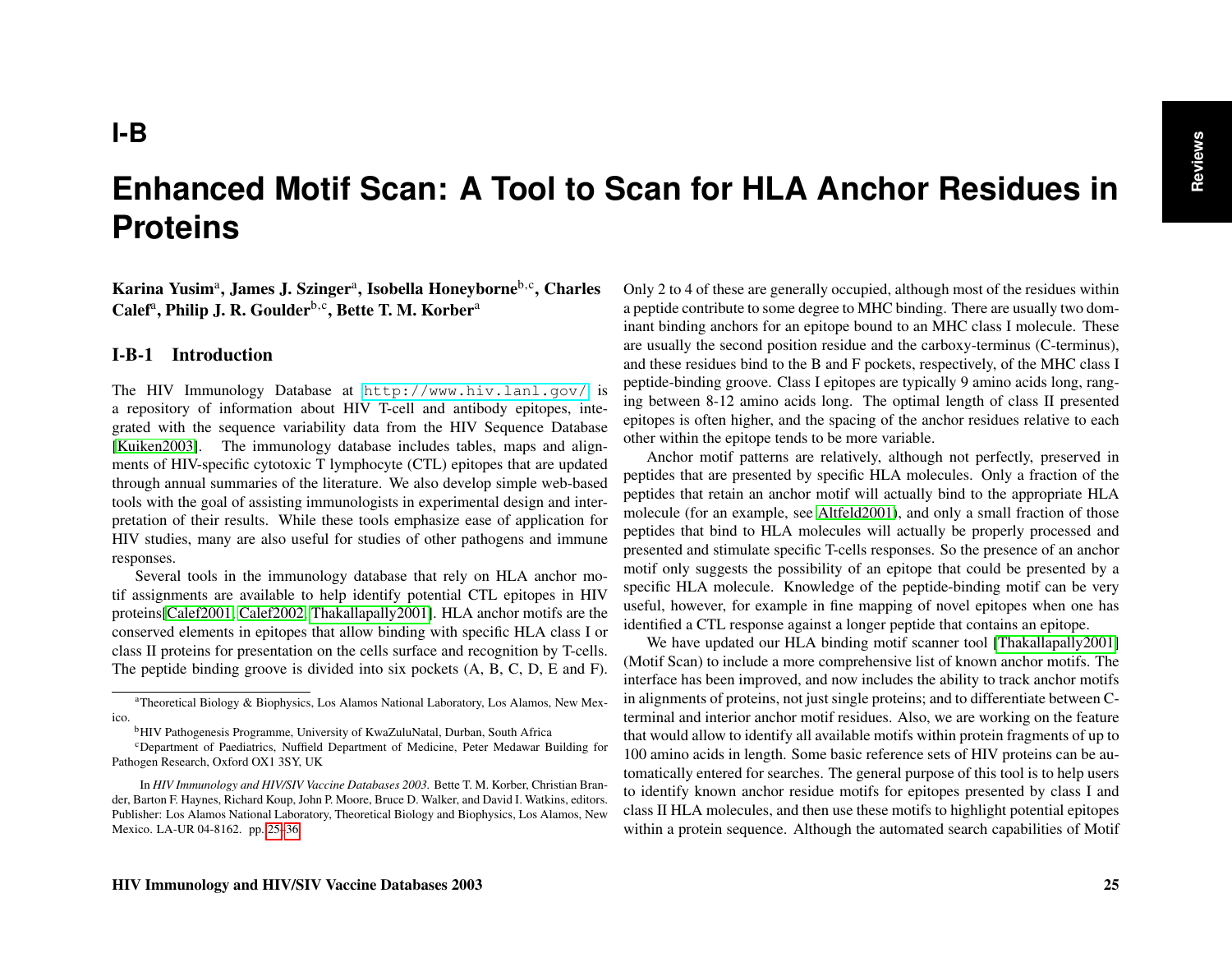<span id="page-1-1"></span>Scan are based on HIV proteins, it can be applied to any protein. The tool could also be applied to look for general functionally important motifs of amino acid or nucleotides in sequences that have characteristic spacing. As the program is searching sequences of letters for motifs of interest, it would work equally well for identifying repeated patterns in proteins and in DNA. For example, if one put the restriction enzyme BamHI site  $[G] - [G] - [A] - [T] - [C]$  in as a custom motif and searched a DNA alignment, BamHi sites would be highlighted within the alignment.

## I-B-2 HLA anchor motif sources

#### Primary anchor motif sources

The main data source for Motif Scan is a database of HLA binding motifs stored on our website. The HLA binding motif database has been recently updated to include two major motif libraries from *The HLA Facts Book* [\[Marsh2000\]](#page-11-3) ([http:](http://www.anthonynolan.com/HIG/) [//www.anthonynolan.com/HIG/](http://www.anthonynolan.com/HIG/)) and *MHC Ligands and Peptides Motifs* [\[Rammensee1997\]](#page-11-4) (<http://syfpeithi.bmi-heidelberg.com>). We also searched the literature for the new motifs, not yet listed in these two major sources. What we found in the primary literature is presented as an additional source. Because motifs presented in different sources sometimes differ, in our tool the motifs presented are listed along with their sources, and the user can choose which ones to use for scanning the protein sequences for specific motif patterns. A number of HLA class I and class II alleles have not been characterized with respect to their peptide binding motif, and so we will continue to periodically update the database as new motifs are defined.

<span id="page-1-0"></span>Table I-B-1: HLA motifs that are predicted based on conserved patterns found in a minimum of two optimal HIV epitopes in positions P2 or C-term (see [Frahm2004,](#page-11-5) page 3 this volume, for lists of well defined epitopes presented by these HLA's).

| Allele   | <b>Anchor motif</b> | Number of epitopes that share this<br>pattern |
|----------|---------------------|-----------------------------------------------|
| $A*2501$ | XXXXXXXXX [W]       | 2                                             |
| $A*3201$ | $x[I]$ xxxxxx $[W]$ | 2                                             |
| $A*6802$ | x [TV] xxxxxx [VL]  | 3                                             |
| $B*4002$ | x [E] xxxxxx [IAVL] | 5                                             |
| $B*4201$ | $x [P]$ x x x x $L$ | 3                                             |
| B*8101   | $x [P]$ x x x x $L$ | 2                                             |

#### Additional proposed anchor motifs

We have added several additional possible motifs, listed in Table [I-B-1,](#page-1-0) based on conserved patterns in known optimal epitopes in HIV proteins [\[Frahm2004\]](#page-11-5). These motifs are not well established, and we will update the suggested motifs as they become better characterized.

#### Predicting HLA-C motifs by genetic similarities in HLA molecules

Although many of the A and B alleles have had their motif described, very few of the anchor motifs for HLA-C alleles have been characterized to date. As an increasing number of HLA-C-restricted CTL responses are being characterized, we have sought to predict the peptide-binding motif of the currently uncharacterized HLA-C alleles by comparing them to pockets with similar residues. Table [I-B-2](#page-2-0) shows the positions of amino acids lining the pockets of MHC class I molecules. Predicting the motif is straightforward if there is an identical or similar molecule that has been previously described, because a pocket having the same amino acid side chains can be expected to bind similar residues. Previously described F pockets of Cw\*0102 and Cw\*0304, for example, are identical, except for a leucine to isoleucine change at amino acid 95 and their motifs have both been found to bind small hydrophobic residues. Characteristics such as size, polarity and hydrophobicity (Table [I-B-3\)](#page-2-1) of the amino acid side-chains that line the pocket directly influence the motif. For example, a pocket with an overall strong positive charge will be expected to bind residues with negatively charged side chains, whereas a strongly hydrophobic pocket, where the constituent residues have bulky aromatic side chains, may often bind a small hydrophobic residue in that pocket. Based on this rationale, we have made predictions regarding potential anchor motifs for HLA-C subtype proteins that do not otherwise have a defined anchor motif. For the purposes of prediction we have focused on the principal pockets, B and F, although occasionally alleles have dominant anchor residues in other pockets. Elucidation of Cw\*0102 has shown, for example, that residue 3 is an important anchor in the D pocket, and the anchor motif for Cw\*0102 includes a proline at residue 3.

Tables [I-B-4](#page-3-0) and [I-B-5](#page-4-0) compare the variation in key binding residues along the B and F pockets of HLA-C alleles respectively, and, on the basis of similarity and known anchor motifs, make predictions regarding additional motifs. Table [I-](#page-7-0)[B-6](#page-7-0) provides the predicted HLA-C summary motifs for B and F pockets.

Here is an example of our approach for motif prediction. The motif for the molecule Cw\*0304 has previously been described. In pocket B (Table [I-B-](#page-3-0)[4\)](#page-3-0) the residues have canceling charges and several large hydrophobic aromatic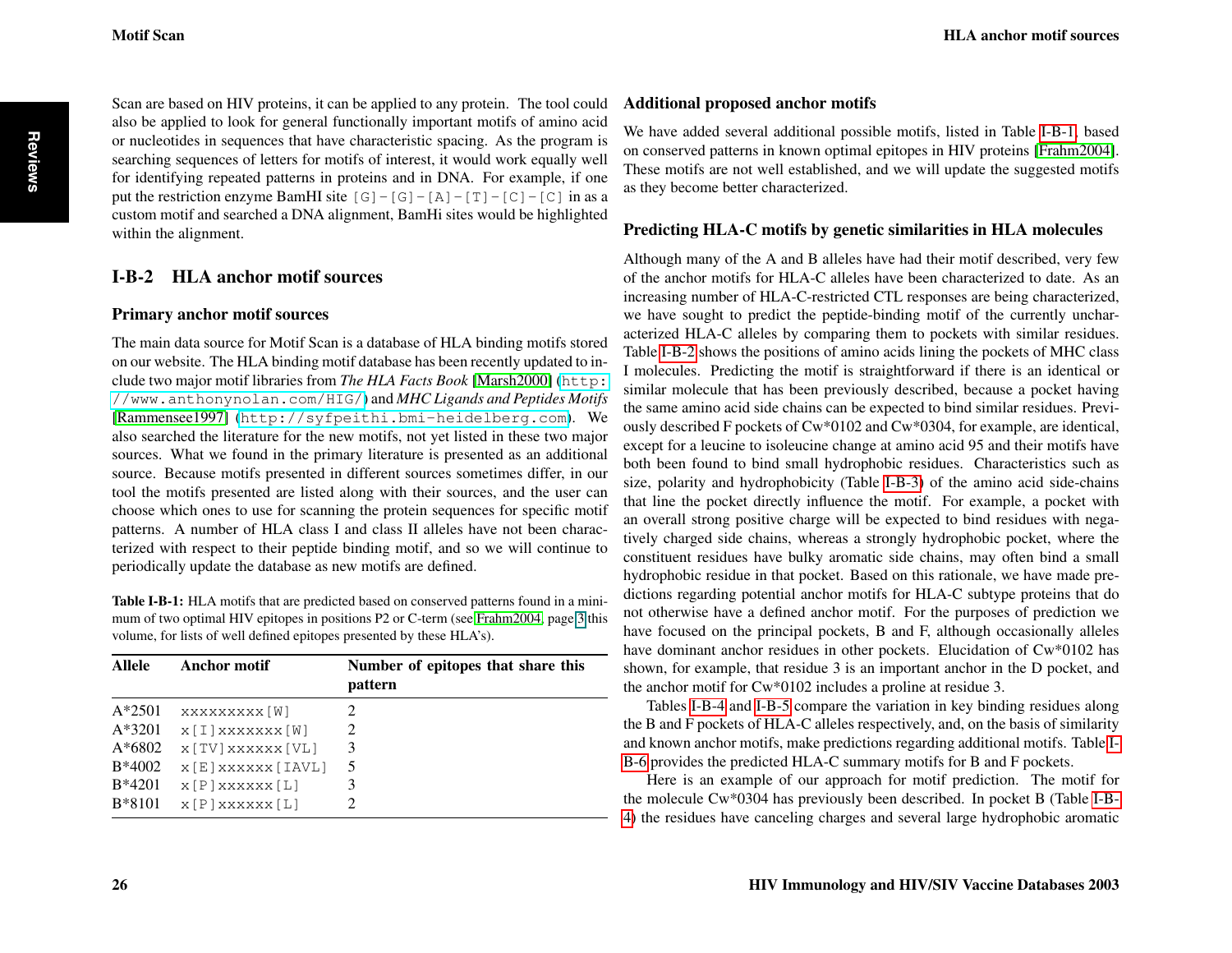site.

<span id="page-2-0"></span>Table I-B-2: The positions of the amino acids lining the HLA-C class I peptide binding

| Pocket        | Constituent residues                        | <b>Peptide position</b><br>accomodated |
|---------------|---------------------------------------------|----------------------------------------|
|               | 5, 7, 59, 63, 66, 99, 159, 163, 167, 171    |                                        |
| B             | 7, 9, 24, 25, 34, 45, 63, 66, 67, 70, 99    |                                        |
| $\mathcal{C}$ | 9, 70, 73, 74, 97                           | 6                                      |
|               | 99, 113, 114, 155, 156, 159, 160            |                                        |
| E             | 97, 114, 147, 152, 156                      |                                        |
| F             | 77, 80, 81, 84, 95, 116, 123, 143, 146, 147 | Carboxy terminus                       |

<span id="page-2-1"></span>Table I-B-3: Amino acid categories.

| Category of amino acid                                | <b>Members in group</b> |
|-------------------------------------------------------|-------------------------|
| Non-polar, hydrophobic                                | A, V, I, L, M           |
| Non-polar, hydrophobic, large aromatic ring structure | F, W, Y                 |
| Non-polar, hydrophobic, small                         | P                       |
| Non-polar, hydrophilic                                | G, S, T, C, N           |
| Positively charged, hydrophilic                       | R, H, K                 |
| Negatively charged, hydrophilic                       | D.E                     |

residues. This pocket has been found in Cw\*0304 to prefer the small hydrophobic residue alanine, and based on the B pocket similarity, we predicted alanine to be the B pocket anchor residue for Cw\*0302 and Cw\*0303.

The F pocket (Table [I-B-5\)](#page-4-0) for these alleles is likely to differ, however, since at position 116 there is a change from tyrosine to serine in Cw\*0302 compared to Cw\*0304 and Cw\*0303. This substantial change would be expected to result in a more spacious F pocket for Cw\*0302 than for Cw\*0303 and Cw\*0304. Thus, since for Cw\*0304, the published motif at the F pocket is a medium-sized hydrophobic residue ( $L$  or M), for  $Cw*0302$  we would predict a larger hydrophobic residue such as F, W or Y.

We are currently testing the validity of these predictions. For example, we have identified six HIV-1 relevant HLA-Cw\*18 restricted responses toward 18 mer peptides. Using the motifs predicted above we can now compare the predicted optimal epitopes with actual epitopes.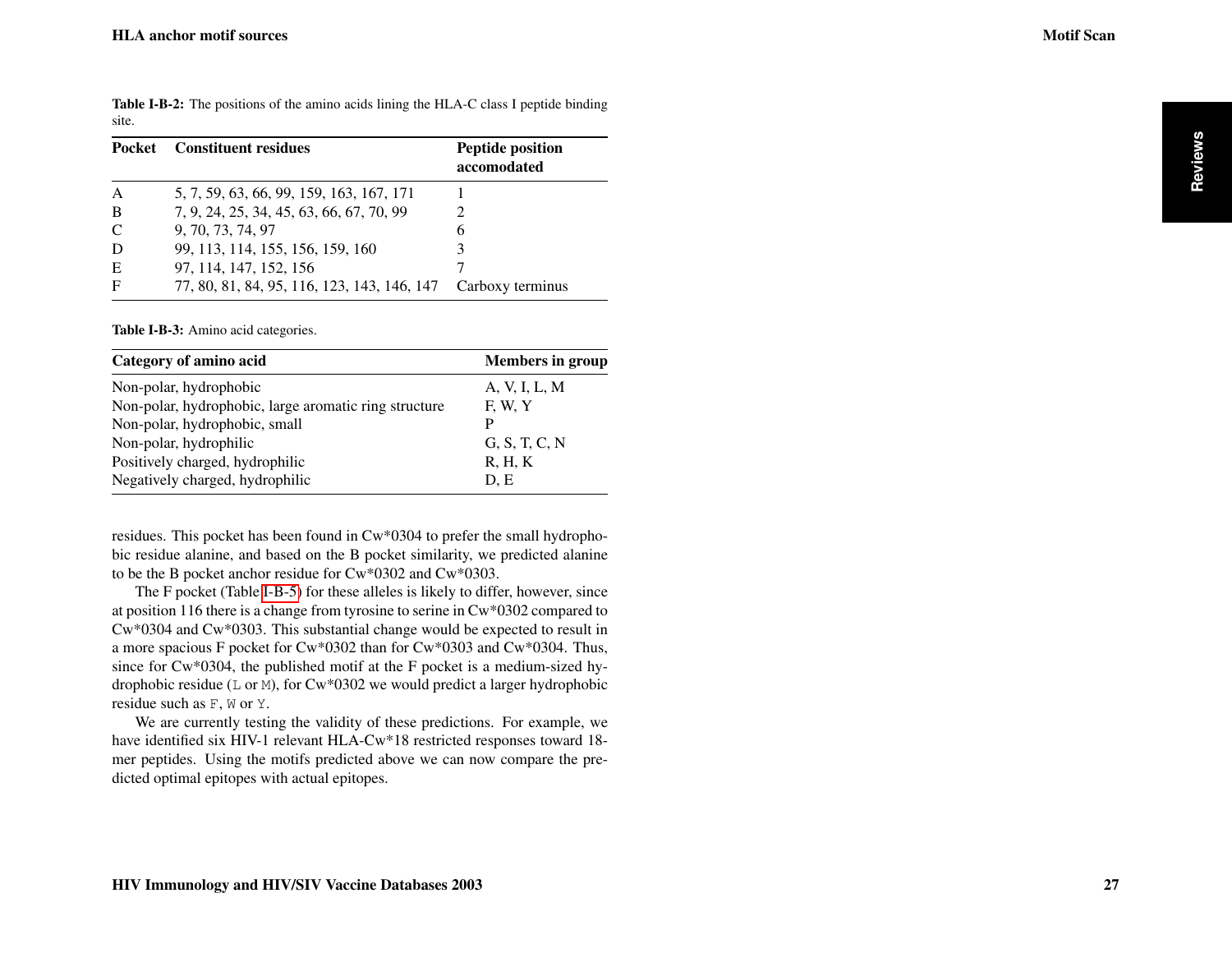<span id="page-3-0"></span>Table I-B-4: Anchor motif predictions for the HLA-C locus B pocket. For each allele, the amino acids lining the pocked are shown along with the published or predicted motif. Amino acids at positions 9, 45, 63 and 67, shown in bold, are believed to be particularly important in determining the resulting motif.

| <b>Allele</b> |   |   |                | <b>Binding pocket residues</b> |              | <b>Published</b> |             | <b>Predicted</b> | <b>Comments</b> |    |               |              |                 |                                                          |
|---------------|---|---|----------------|--------------------------------|--------------|------------------|-------------|------------------|-----------------|----|---------------|--------------|-----------------|----------------------------------------------------------|
|               | 7 | 9 | 24             | 25                             | 34           | 45               | 63          | 66               | 67              | 70 | 99            | <b>Motif</b> | <b>Motif</b>    |                                                          |
| $Cw*0102$     | Y | F | S              | V                              | V            | G                | Е           | Κ                | Y               | Υ  | $\mathsf{C}$  | A, L         |                 |                                                          |
| $Cw*0103$     | Y | F | S              | $\mathbf{V}$                   | $\mathbf{V}$ | G                | E           | Κ                | Y               | Y  | $\mathcal{C}$ |              | A, L            | Pocket is identical to Cw*0103                           |
| $Cw*0202$     | Υ | Y | A              | $\mathbf{V}$                   | $\rm V$      | G                | E           | Κ                | Y               | Q  | Y             |              | A               | Pocket is identical to Cw*0304                           |
| $Cw*0203$     | Υ | Υ | $\overline{A}$ | $\mathbf{V}$                   | V            | G                | E           | Κ                | Y               | Q  | Y             |              | Α               | Pocket is identical to Cw*0304                           |
| $Cw*0302$     | Y | Y | $\overline{A}$ | $\mathbf{V}$                   | V            | G                | E           | Κ                | Y               | Q  | Υ             |              | Α               | Pocket is identical to Cw*0304                           |
| $Cw*0303$     | Y | Y | A              | $\mathbf{V}$                   | V            | G                | E           | Κ                | Y               | Q  | Y             |              | Α               | Pocket is identical to Cw*0304                           |
| $Cw*0304$     | Y | Υ | Α              | $\mathbf{V}$                   | V            | G                | E           | Κ                | Y               | Q  | Υ             | Α            |                 | Strong preference for small hydrophobic residues         |
| $Cw*0305$     | Y | Y | A              | $\mathbf{V}$                   | V            | G                | E           | Κ                | Y               | Q  | Υ             |              | Α               | Pocket is identical to Cw*0304                           |
| $Cw*0306$     | Y | Y | A              | $\mathbf{V}$                   | V            | G                | E           | Κ                | Y               | Q  | Y             |              | A               | Pocket is identical to Cw*0304                           |
| $Cw*0307$     | Υ | Υ | Α              | $\rm V$                        | V            | G                | E           | Κ                | Υ               | Q  | Y             |              | Α               | Pocket is identical to Cw*0304                           |
| $Cw*0308$     | Y | Y | $\mathbb{A}$   | $\mathbf{V}$                   | V            | G                | E           | Κ                | Y               | Q  | Y             |              | A               | Pocket is identical to Cw*0304                           |
| $Cw*0309$     | Y | Y | $\mathbb{A}$   | V                              | V            | G                | E           | K                | Y               | Q  | Y             |              | Α               | Pocket is identical to Cw*0304                           |
| $Cw*0401$     | Υ | S | Α              | $\mathbf{V}$                   | V            | G                | E           | Κ                | Y               | Q  | $\mathbf F$   | Y, P         |                 |                                                          |
| $Cw*0402$     | Y | S | Α              | V                              | V            | G                | E           | K                | Υ               | Q  | $\rm F$       |              | Y, P            | Pocket is identical to Cw*0401                           |
| $Cw*0403$     | Y | Y | Α              | $\rm V$                        | V            | G                | E           | Κ                | Υ               | Q  | $\mathbf F$   |              | $\, {\bf P}$    | Pocket is similar to Cw*0401 but smaller S to Y change   |
| $Cw*0404$     | Y | S | $\mathbb{A}$   | $\rm V$                        | V            | G                | E           | Κ                | Y               | Q  | $\rm F$       |              | Y, P            | Pocket is identical to Cw*0401                           |
| $Cw*0405$     | Y | S | A              | $\mathbf{V}$                   | V            | G                | E           | Κ                | Y               | Q  | $\rm F$       |              | Y, P            | Pocket is identical to Cw*0401                           |
| $Cw*0406$     | Y | Υ | Α              | $\rm V$                        | V            | G                | E           | Κ                | Y               | Q  | $\mathbf F$   |              | $\mathbf P$     | Pocket is similar to Cw*0401but smaller S to Y change    |
| $Cw*0501$     | Y | Y | $\mathbb{A}$   | $\mathbf{V}$                   | V            | G                | E           | Κ                | Y               | Q  | Y             |              | A               | Pocket is identical to Cw*0304                           |
| $Cw*0502$     | Y | Y | A              | V                              | V            | G                | E           | Κ                | Υ               | Q  | Υ             |              | A               | Pocket is identical to Cw*0304                           |
| $Cw*0602$     | Y | D | S              | $\rm V$                        | V            | G                | E           | Κ                | Y               | Q  | Y             |              | R, Q            | Pocket is negatively charged predict positive residues   |
| $Cw*0603$     | Y | Y | $\mathbf S$    | $\rm V$                        | V            | G                | E           | Κ                | Y               | Q  | Υ             |              | A, L, P         | Pocket is similar to Cw*0602 but less negatively charged |
| $Cw*0604$     | Y | D | S              | $\rm V$                        | V            | G                | E           | Κ                | Y               | Q  | Y             |              | R, Q            | Pocket is identical to Cw*0602                           |
| $Cw*0701$     | Υ | D | $\mathbf S$    | $\rm V$                        | V            | G                | E           | N                | Y               | Q  | Y             |              | $R$ , $H$ , $K$ | Pocket is similar to Cw*0602 but more negatively charged |
| Cw*0702       | Y | D | S              | $\rm V$                        | V            | G                | E           | Κ                | Y               | Q  | $\mathbf S$   | Y, P         |                 |                                                          |
| $Cw*0703$     | Y | D | S              | V                              | V            | G                | E           | Κ                | Y               | Q  | $\mathbf S$   |              | Y, P            | Pocket is identical to Cw*0702                           |
| $Cw*0704$     | Y | D | S              | V                              | V            | G                | $\mathbf E$ | Κ                | Y               | Q  | Y             |              | R, Q            | Pocket is identical to Cw*0602                           |
| $Cw*0705$     | Y | D | S              | $\mathbf{V}$                   | V            | G                | E           | Κ                | Υ               | Q  | Y             |              | R Q             | Pocket is identical to Cw*0602                           |
| $Cw*0706$     | Υ | D | S              | V                              | V            | G                | E           | Ν                | Y               | Q  | Υ             |              | $R$ , $H$ , $K$ | Pocket is similar to Cw*0602 but more negatively charged |
| $Cw*0707$     | Y | D | $\rm S$        | $\rm V$                        | V            | G                | E           | Ν                | Υ               | Q  | Υ             |              | $R$ , $H$ , $K$ | Pocket is similar to Cw*0602 but more negatively charged |
| $Cw*0708$     | Y | D | S              | V                              | V            | G                | E           | Κ                | Υ               | Q  | $\rm F$       |              | R, Q            | Pocket is almost identical to $Cw*0602$                  |
| $Cw*0709$     | Υ | D | S              | $\rm V$                        | V            | G                | E           | N                | Y               | Q  | Υ             |              | R, H, K         | Pocket is similar to Cw*0602 but more negatively charged |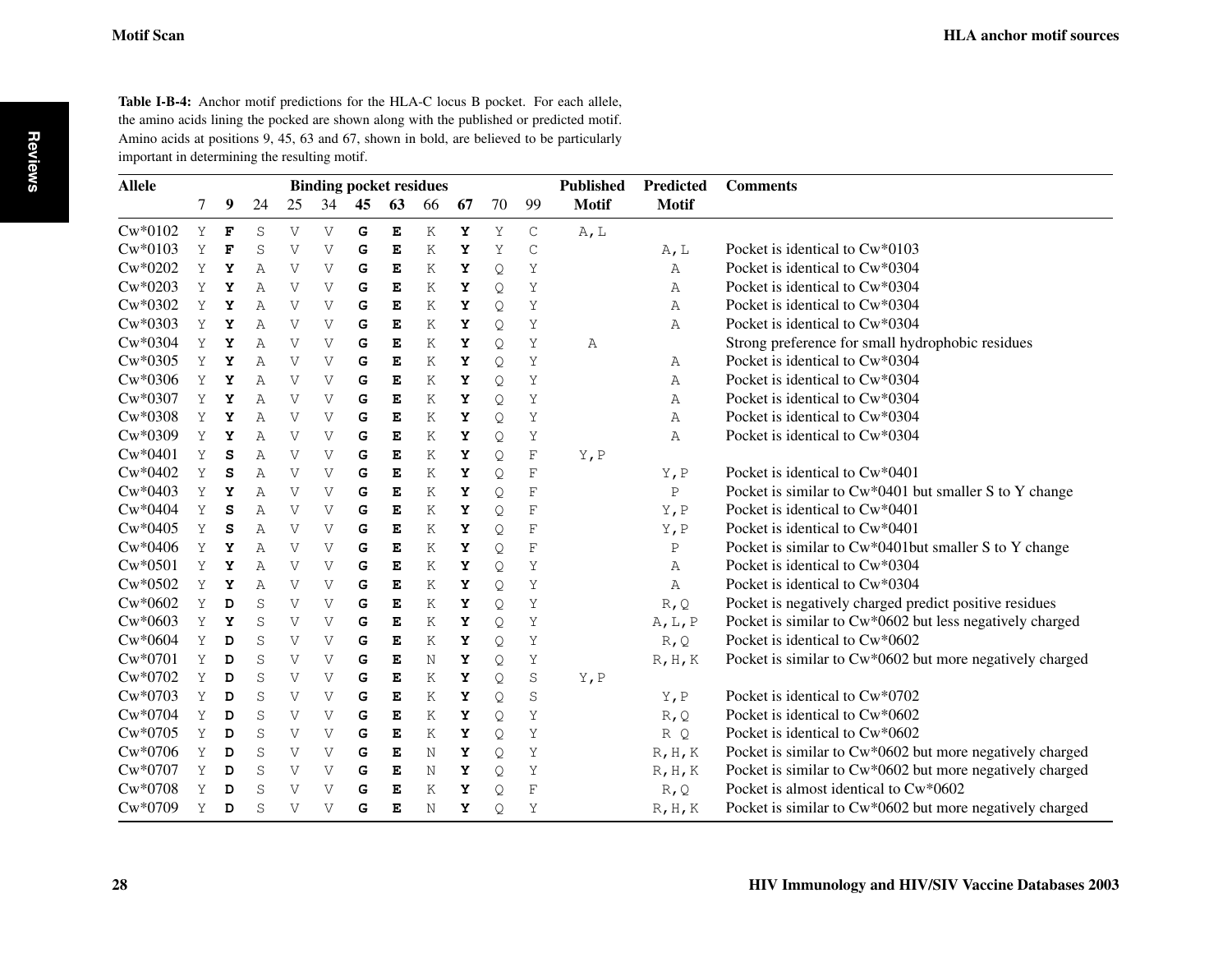**Reviews**

<span id="page-4-0"></span>

| <b>Allele</b> | <b>Binding pocket residues</b> |   |              |              | <b>Published</b> |    |             | Predicted | <b>Comments</b> |    |             |              |              |                                                              |
|---------------|--------------------------------|---|--------------|--------------|------------------|----|-------------|-----------|-----------------|----|-------------|--------------|--------------|--------------------------------------------------------------|
|               | 7                              | 9 | 24           | 25           | 34               | 45 | 63          | 66        | 67              | 70 | 99          | <b>Motif</b> | <b>Motif</b> |                                                              |
| $Cw*0710$     | Y                              | D | S            | $\mathbf{V}$ | $\rm V$          | G  | $\mathbf E$ | K         | Υ               | Q  | $\rm S$     |              | Y, P         | Pocket is identical to $\text{Cw*0702}$                      |
| $Cw*0711$     | Υ                              | D | S            | $\rm V$      | V                | G  | Е           | Κ         | Y               | Q  | Υ           |              | R, Q         | Pocket is identical to Cw*0602                               |
| $Cw*0712$     | Υ                              | D | S            | $\rm V$      | V                | G  | Е           | Κ         | Υ               | Q  | Υ           |              | R, Q         | Pocket is identical to Cw*0602                               |
| $Cw*0801$     | Υ                              | Υ | A            | $\rm V$      | V                | G  | Е           | K         | Υ               | Q. | Υ           |              | Α            | Pocket is identical to Cw*0304                               |
| Cw*0802       | Υ                              | Υ | A            | V            | V                | G  | Е           | K         | Υ               | Q  | Υ           |              | Α            | Pocket is identical to Cw*0304                               |
| $Cw*0803$     | Y                              | Y | A            | $\mathbf{V}$ | V                | G  | Е           | K         | Υ               | Q  | Υ           |              | Α            | Pocket is identical to Cw*0304                               |
| $Cw*0804$     | Υ                              | Υ | A            | $\mathbf{V}$ | V                | G  | Е           | K         | Y               | Q  | Υ           |              | Α            | Pocket is identical to Cw*0304                               |
| $Cw*0805$     | Υ                              | Υ | A            | $\rm V$      | V                | G  | Е           | Κ         | Υ               | Q  | Υ           |              | Α            | Pocket is identical to Cw*0304                               |
| $Cw*0806$     | Υ                              | Υ | Α            | $\rm V$      | V                | G  | Е           | Κ         | Υ               | Q  | Υ           |              | Α            | Pocket is identical to Cw*0304                               |
| $Cw*1202$     | Υ                              | Υ | A            | $\rm V$      | V                | G  | Е           | K         | Υ               | Q  | Υ           |              | Α            | Pocket is identical to Cw*0304                               |
| $Cw*1203$     | Υ                              | Υ | A            | $\mathbf{V}$ | $\rm V$          | G  | Е           | K         | Υ               | Q  | Υ           |              | A            | Pocket is identical to Cw*0304                               |
| $Cw*1204$     | Υ                              | Y | $\mathbb{A}$ | $\mathbf{V}$ | $\rm V$          | G  | Е           | K         | Υ               | Q  | Υ           |              | Α            | Pocket is identical to Cw*0304                               |
| $Cw*1205$     | Υ                              | Y | A            | $\mathbf{V}$ | $\rm V$          | G  | Е           | K         | Υ               | Q  | Υ           |              | A            | Pocket is identical to Cw*0304                               |
| $Cw*1206$     | Υ                              | Y | Α            | $\mathbf{V}$ | V                | G  | E           | Κ         | Υ               | Q  | Υ           |              | Α            | Pocket is identical to Cw*0304                               |
| $Cw*1402$     | Υ                              | s | Α            | $\rm V$      | V                | G  | Е           | Κ         | Υ               | Q  | F           |              | Y, P         | Pocket is identical to Cw*0401                               |
| $Cw*1403$     | Υ                              | S | Α            | $\rm V$      | V                | G  | Е           | K         | Υ               | Q  | F           |              | Y, P         | Pocket is identical to Cw*0401                               |
| $Cw*1404$     | Υ                              | s | A            | $\rm V$      | V                | G  | Е           | K         | Υ               | Q  | F           |              | Y, P         | Pocket is identical to Cw*0401                               |
| $Cw*1502$     | Υ                              | Υ | A            | V            | V                | G  | E           | N         | Υ               | Q  | Υ           |              | Α            | Similar to Cw*0304 but less positively charged K to N change |
| $Cw*1503$     | Υ                              | Y | A            | V            | V                | G  | Е           | N         | Υ               | Q  | Υ           |              | Α            | Similar to Cw*0304 but less positively charged K to N change |
| $Cw*1504$     | Υ                              | Y | Α            | $\rm V$      | V                | G  | Е           | N         | Υ               | Q. | Υ           |              | Α            | Similar to Cw*0304 but less positively charged K to N change |
| $Cw*1505$     | Υ                              | Y | A            | $\rm V$      | V                | G  | Е           | N         | Υ               | Q. | Υ           |              | A            | Similar to Cw*0304 but less positively charged K to N change |
| $Cw*1506$     | Υ                              | Y | Α            | $\rm V$      | V                | G  | Е           | N         | Υ               | Q  | Υ           |              | Α            | Similar to Cw*0304 but less positively charged K to N change |
| $Cw*1507$     | Υ                              | Y | A            | $\mathbf{V}$ | V                | G  | Е           | N         | Υ               | Q  | Υ           |              | Α            | Similar to Cw*0304 but less positively charged K to N change |
| $Cw*1601$     | Υ                              | Υ | Α            | $\rm V$      | V                | G  | Е           | K         | Υ               | Q  | Υ           |              | Α            | Pocket is identical to Cw*0304                               |
| $Cw*1602$     | Υ                              | Υ | Α            | $\rm V$      | V                | G  | Е           | Κ         | Υ               | Q  | Υ           |              | Α            | Pocket is identical to Cw*0304                               |
| $Cw*1604$     | Υ                              | Υ | Α            | V            | V                | G  | Е           | Κ         | Υ               | Q  | Υ           |              | Α            | Pocket is identical to Cw*0304                               |
| $Cw*1701$     | Υ                              | Y | A            | $\rm V$      | V                | G  | Е           | K         | Υ               | Q  | Υ           |              | Α            | Pocket is identical to Cw*0304                               |
| Cw*1702       | Υ                              | Υ | A            | $\rm V$      | V                | G  | Е           | K         | Υ               | Q  | Υ           |              | Α            | Pocket is identical to Cw*0304                               |
| $Cw*1801$     | Y                              | D | S            | $\mathbf{V}$ | V                | G  | Е           | K         | Y               | Q  | $\mathbf F$ |              | R, Q         | Pocket is similar to Cw*0602 except Y to F change            |
| $Cw*1802$     | Y                              | D | S            | $\mathbf{V}$ | V                | G  | Е           | Κ         | Υ               | Q  | F           |              | $R$ , $Q$    | Pocket is similar to Cw*0602 except Y to F change            |

Table I-B-4: Anchor motif predictions for the HLA-C locus B pocket (cont.)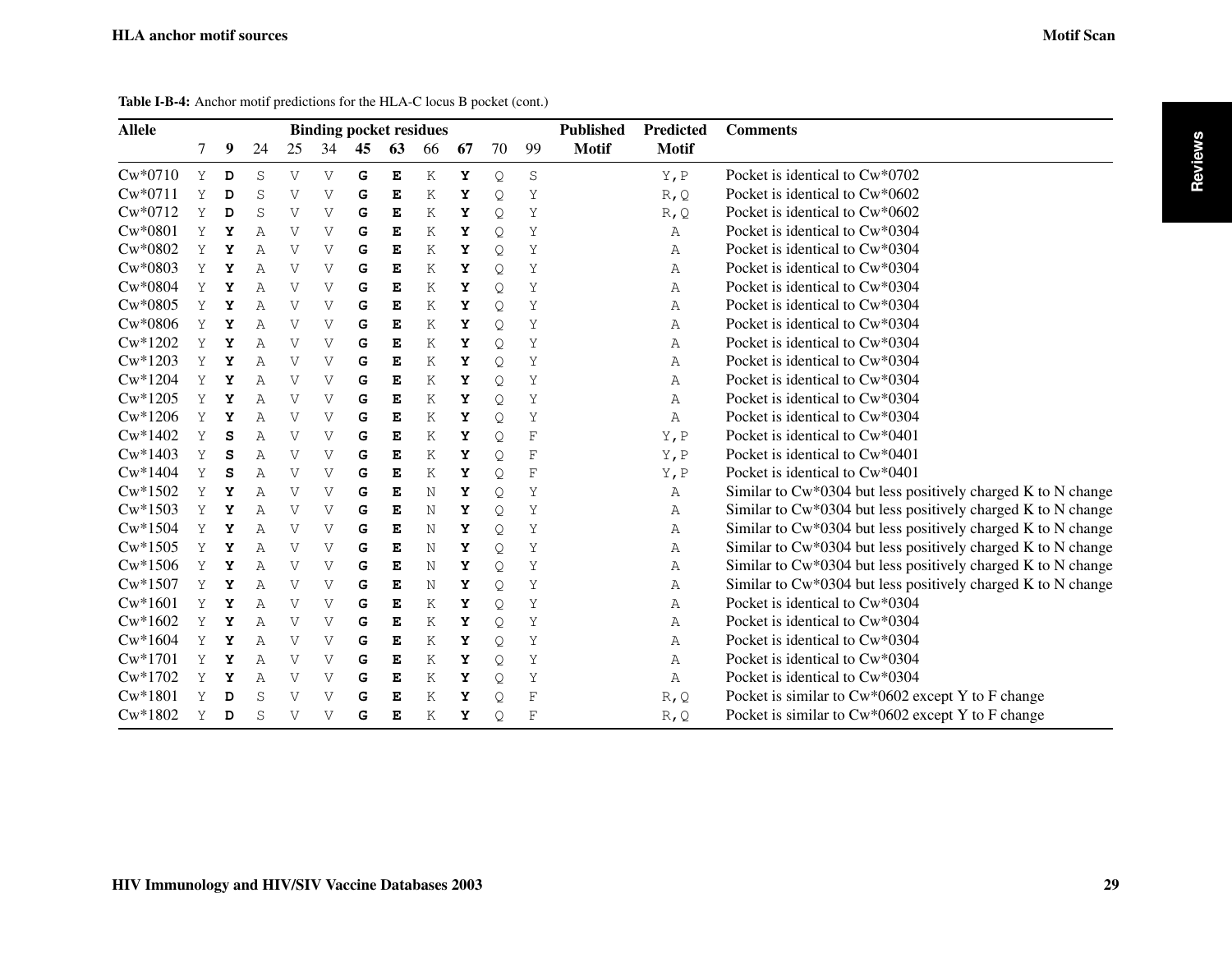Table I-B-5: Anchor motif predictions for the HLA-C locus F pocket. For each allele, the amino acids lining the pocked are shown along with the published or predicted motif. Amino acids at positions 77, 80, 81, 95 and 116, shown in bold, are believed to be particularly important in determining the resulting motif.

| <b>Allele</b> |    |    | <b>Binding pocket residues</b> |    |             |             |     | <b>Published</b> |     |     | Predicted    | <b>Comments</b> |                                                         |
|---------------|----|----|--------------------------------|----|-------------|-------------|-----|------------------|-----|-----|--------------|-----------------|---------------------------------------------------------|
|               | 77 | 80 | 81                             | 84 | 95          | 116         | 123 | 143              | 146 | 147 | <b>Motif</b> | <b>Motif</b>    |                                                         |
| $Cw*0102$     | s  | N  | L                              | Υ  | L           | Υ           | Υ   | T                | Κ   | W   | L            |                 | Strong preference for small hydrophobic residues        |
| $Cw*0103$     | s  | N  | Ŀ                              | Y  | L           | F           | Υ   | T                | K   | W   |              | L               | Pocket almost identical to Cw*0102 except Y to F change |
| $Cw*0202$     | N  | K  | L                              | Y  | L           | S           | Y   | T                | Κ   | W   |              | L               | Pocket is identical to Cw*0602                          |
| $Cw*0203$     | N  | K  | L                              | Y  | L           | S           | Υ   | $\mathbb T$      | Κ   | W   |              | L               | Pocket is identical to Cw*0602                          |
| $Cw*0302$     | s  | N  | L                              | Y  | L           | S           | Y   | T                | Κ   | W   |              | $F$ , $W$ , $Y$ | Pocket similar to Cw*0304 except Y to S change          |
| $Cw*0303$     | Y  | N  | Ŀ                              | Υ  | I           | Y           | Υ   | T                | Κ   | W   |              | L, M            | Pocket is identical to Cw*0304                          |
| $Cw*0304$     | S  | N  | L                              | Y  | $\mathbf I$ | Y           | Υ   | T                | Κ   | W   | L, M         |                 | Strong preference for hydrophobic residues              |
| $Cw*0305$     | s  | N  | L                              | Y  | I           | Y           | Υ   | T                | K   | W   |              | L, M            | Pocket is identical to Cw*0304                          |
| $Cw*0306$     | s  | N  | Ŀ                              | Υ  | I           | Y           | Υ   | T                | Κ   | W   |              | L, M            | Pocket is identical to Cw*0304                          |
| $Cw*0307$     | N  | K  | L                              | Υ  | I           | Y           | Υ   | T                | Κ   | W   |              | L, F            | Pocket is similar to $Cw*0401$                          |
| $Cw*0308$     | s  | N  | L                              | Υ  | I           | Y           | Υ   | T                | Κ   | W   |              | L, M            | Pocket is identical to Cw*0304                          |
| $Cw*0309$     | S  | N  | L                              | Υ  | $\mathbf I$ | Y           | Υ   | $\mathbb T$      | Κ   | W   |              | L, M            | Pocket is identical to Cw*0304                          |
| $Cw*0401$     | N  | K  | L                              | Y  | L           | F           | Υ   | T                | K   | W   | L            | F               | Strong preference for hydrophobic residues              |
| $Cw*0402$     | N  | K  | Ŀ                              | Y  | L           | F           | Υ   | $\mathbb{T}$     | Κ   | W   |              | L, F            | Pocket is identical to Cw*0401                          |
| $Cw*0403$     | N  | K  | Ŀ                              | Y  | L           | F           | Y   | T                | Κ   | W   |              | $L$ , F         | Pocket is identical to Cw*0401                          |
| $Cw*0404$     | N  | K  | L                              | Y  | L           | F           | Y   | T                | Κ   | W   |              | L, F            | Pocket is identical to Cw*0401                          |
| $Cw*0405$     | N  | K  | L                              | Y  | L           | $\mathbf F$ | Y   | T                | K   | W   |              | L, F            | Pocket is identical to Cw*0401                          |
| $Cw*0406$     | N  | K  | L                              | Y  | L           | F           | Y   | T                | Κ   | W   |              | $L$ , F         | Pocket is identical to Cw*0401                          |
| $Cw*0501$     | N  | K  | L                              | Y  | L           | F           | Υ   | T                | Κ   | W   |              | L, F            | Pocket is identical to Cw*0401                          |
| $Cw*0502$     | N  | K  | L                              | Y  | L           | F           | Υ   | T                | Κ   | W   |              | L, F            | Pocket is identical to Cw*0401                          |
| $Cw*0602$     | N  | K  | Ŀ                              | Y  | L           | S           | Υ   | T                | Κ   | W   | L            |                 |                                                         |
| $Cw*0603$     | N  | K  | Ŀ                              | Υ  | L           | S           | Υ   | T                | Κ   | W   |              | L               | Pocket is identical to Cw*0602                          |
| $Cw*0604$     | N  | K  | Ŀ                              | Υ  | L           | S           | Υ   | T                | Κ   | W   |              | L               | Pocket is identical to Cw*0602                          |
| $Cw*0701$     | S  | N  | Ŀ                              | Y  | L           | S           | Y   | T                | Κ   | L   |              | Υ               | Pocket is identical to Cw*0702                          |
| $Cw*0702$     | s  | N  | L                              | Y  | L           | S           | Υ   | T                | Κ   | L   | Υ            |                 |                                                         |
| $Cw*0703$     | s  | N  | Ŀ                              | Y  | L           | s           | Υ   | T                | K   | W   |              | Y, L            | Pocket is similar to Cw*0702 but smaller L to W change  |
| $Cw*0704$     | s  | N  | Ŀ                              | Y  | F           | F           | Υ   | Τ                | Κ   | L   |              | L, M            | Pocket is similar to Cw*0304                            |
| $Cw*0705$     | s  | N  | Ŀ                              | Υ  | L           | S           | Υ   | T                | Κ   | L   |              | Υ               | Pocket is identical to $Cw*0702$                        |
| $Cw*0706$     | s  | N  | L                              | Y  | L           | S           | Υ   | T                | K   | L   |              | Υ               | Pocket is identical to Cw*0702                          |
| $Cw*0707$     | N  | K  | L                              | Υ  | L           | S           | Υ   | Τ                | Κ   | L   |              | Y, L            | Pocket is similar to Cw*0602 but larger                 |
| $Cw*0708$     | S  | N  | L                              | Υ  | L           | S           | Υ   | Τ                | Κ   | L   |              | Y,L             | Pocket is identical to $Cw*0702$                        |
| $Cw*0709$     | N  | K  | Ŀ                              | Υ  | L           | S           | Υ   | T                | Κ   | L   |              | Y, L            | Pocket is similar to Cw*0602 but larger                 |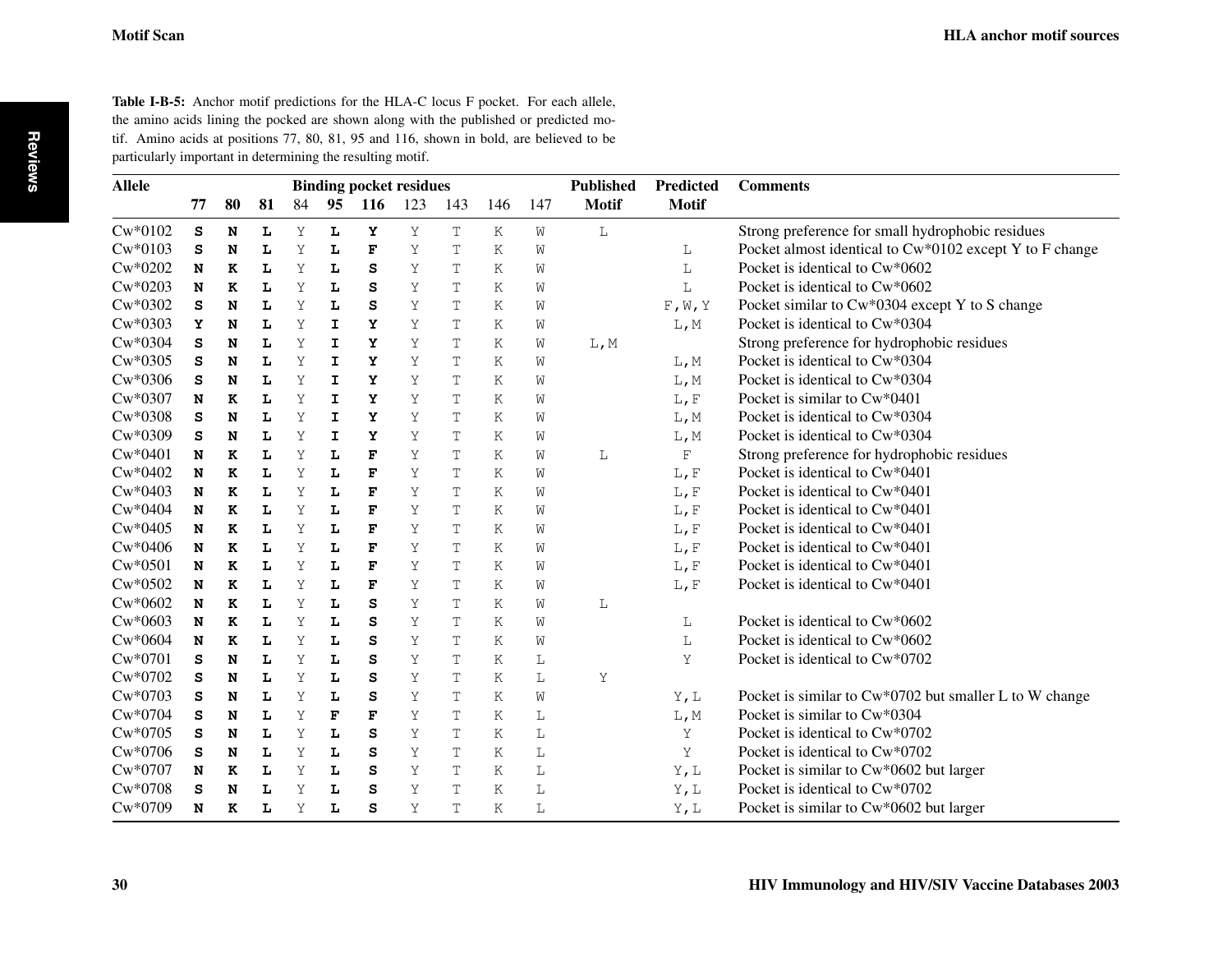**Reviews**

| <b>Allele</b> |    |    |    |    |             |             | <b>Binding pocket residues</b> |             |     |     | <b>Published</b> | <b>Predicted</b> | <b>Comments</b>                                              |
|---------------|----|----|----|----|-------------|-------------|--------------------------------|-------------|-----|-----|------------------|------------------|--------------------------------------------------------------|
|               | 77 | 80 | 81 | 84 | 95          | 116         | 123                            | 143         | 146 | 147 | <b>Motif</b>     | <b>Motif</b>     |                                                              |
| $Cw*0710$     | S  | N  | L  | Υ  | $\mathbf I$ | S           | Y                              | T           | K   | L   |                  | F, W, Y          | Pocket is similar to Cw*0302                                 |
| $Cw*0711$     | S  | N  | L  | Y  | F           | F           | Υ                              | T           | Κ   | L   |                  | L, M             | Pocket is similar to Cw*0304 but smaller I to F change       |
| Cw*0712       | s  | N  | L  | Υ  | F           | F           | Υ                              | T           | Κ   | W   |                  | L, M             | Pocket is similar to Cw*0304 but smaller I to F change       |
| $Cw*0801$     | s  | N  | L  | Υ  | L           | F           | Υ                              | T           | Κ   | W   |                  | L, M             | Pocket is almost identical to Cw*0304                        |
| $Cw*0802$     | S  | N  | L  | Y  | L           | F           | Y                              | T           | K   | W   |                  | L, M             | Pocket is almost identical to Cw*0304                        |
| $Cw*0803$     | S  | N  | L  | Y  | L           | F           | Y                              | T           | K   | W   |                  | L, M             | Pocket is almost identical to $\text{Cw*0304}$               |
| $Cw*0804$     | S  | N  | L  | Υ  | L           | $\mathbf F$ | Υ                              | T           | Κ   | W   |                  | L, M             | Pocket is almost identical to Cw*0304                        |
| $Cw*0805$     | s  | N  | L  | Υ  | L           | F           | Υ                              | T           | Κ   | W   |                  | L, M             | Pocket is almost identical to Cw*0304                        |
| $Cw*0806$     | S  | N  | L  | Υ  | L           | F           | Υ                              | T           | Κ   | W   |                  | L, M             | Pocket is almost identical to Cw*0304                        |
| $Cw*1202$     | s  | N  | L  | Y  | L           | S           | Υ                              | T           | Κ   | W   |                  | F, W, Y          | Pocket is identical to Cw*0302                               |
| $Cw*1203$     | s  | N  | L  | Y  | L           | S           | Υ                              | T           | Κ   | W   |                  | F, W, Y          | Pocket is identical to Cw*0302                               |
| $Cw*1204$     | N  | K  | L  | Υ  | L           | S           | Υ                              | T           | Κ   | W   |                  | L                | Pocket is identical to Cw*0602                               |
| $Cw*1205$     | N  | K  | L  | Υ  | L           | S           | Υ                              | T           | Κ   | W   |                  | L                | Pocket is identical to Cw*0602                               |
| $Cw*1206$     | s  | N  | L  | Y  | L           | S           | Υ                              | T           | K   | W   |                  | F, W, Y          | Pocket is identical to Cw*0302                               |
| $Cw*1402$     | s  | N  | L  | Υ  | L           | S           | Υ                              | T           | Κ   | W   |                  | F, W, Y          | Pocket is identical to Cw*0302                               |
| $Cw*1403$     | S  | N  | L  | Υ  | L           | S           | Υ                              | T           | K   | W   |                  | F, W, Y          | Pocket is identical to Cw*0302                               |
| $Cw*1404$     | s  | N  | L  | Υ  | L           | S           | Υ                              | T           | Κ   | W   |                  | F, W, Y          | Pocket is identical to Cw*0302                               |
| $Cw*1502$     | N  | K  | L  | Υ  | I           | L           | Υ                              | T           | Κ   | W   |                  | L, M, Y, F       | Pocket is similar to Cw*0401 except L to I change and F to L |
|               |    |    |    |    |             |             |                                |             |     |     |                  |                  | change                                                       |
| $Cw*1503$     | N  | K  | L  | Υ  | $\mathbf I$ | L           | Υ                              | T           | Κ   | W   |                  | L, M, Y          | Pocket is similar to Cw*0401 except L to I change and F to L |
|               |    |    |    |    |             |             |                                |             |     |     |                  |                  | change                                                       |
| $Cw*1504$     | N  | K  | L  | Υ  | I           | s           | Υ                              | T           | Κ   | W   |                  | L                | Pocket is almost identical Cw*0602 but smaller L to I change |
| $Cw*1505$     | N  | ĸ  | L  | Υ  | I           | F           | Υ                              | T           | K   | W   |                  | L                | Pocket is similar to Cw*0202 but smaller S to F change       |
| $Cw*1506$     | N  | K  | L  | Υ  | I           | Y           | Υ                              | T           | Κ   | W   |                  | L, M             | Pocket is similar to Cw*0602 but smaller S to Y change       |
| $Cw*1507$     | S  | N  | L  | Y  | I           | L           | Υ                              | T           | Κ   | W   |                  | L, M, Y          | Pocket is similar to Cw*0304 but larger Y to L change        |
| $Cw*1601$     | s  | N  | L  | Y  | L           | S           | Υ                              | T           | Κ   | W   |                  | F, W, Y          | Pocket is identical to Cw*0302                               |
| $Cw*1602$     | N  | K  | L  | Y  | L           | S           | Υ                              | T           | Κ   | W   |                  | L                | Pocket is identical to Cw*0602                               |
| $Cw*1604$     | s  | N  | L  | Y  | L           | S           | Y                              | T           | K   | W   |                  | L                | Pocket is identical to Cw*0302                               |
| $Cw*1701$     | N  | K  | L  | Y  | I           | F           | Υ                              | $\mathbb S$ | K   | L   |                  | L                | Pocket similar to Cw*0602                                    |
| $Cw*1702$     | N  | K  | L  | Y  | $\mathbf I$ | $\mathbf F$ | Υ                              | S           | Κ   | L   |                  | L                | Pocket similar to Cw*0602                                    |
| $Cw*1801$     | N  | K  | L  | Y  | L           | F           | Υ                              | T           | Κ   | W   |                  | L, Y             | Pocket is identical to Cw*0401                               |
| $Cw*1802$     | N  | K  | L  | Υ  | L           | F           | Υ                              | T           | Κ   | Ŵ   |                  | L, Y             | Pocket is identical to Cw*0401                               |

Table I-B-5: Anchor motif predictions for the HLA-C locus F pocket (cont.)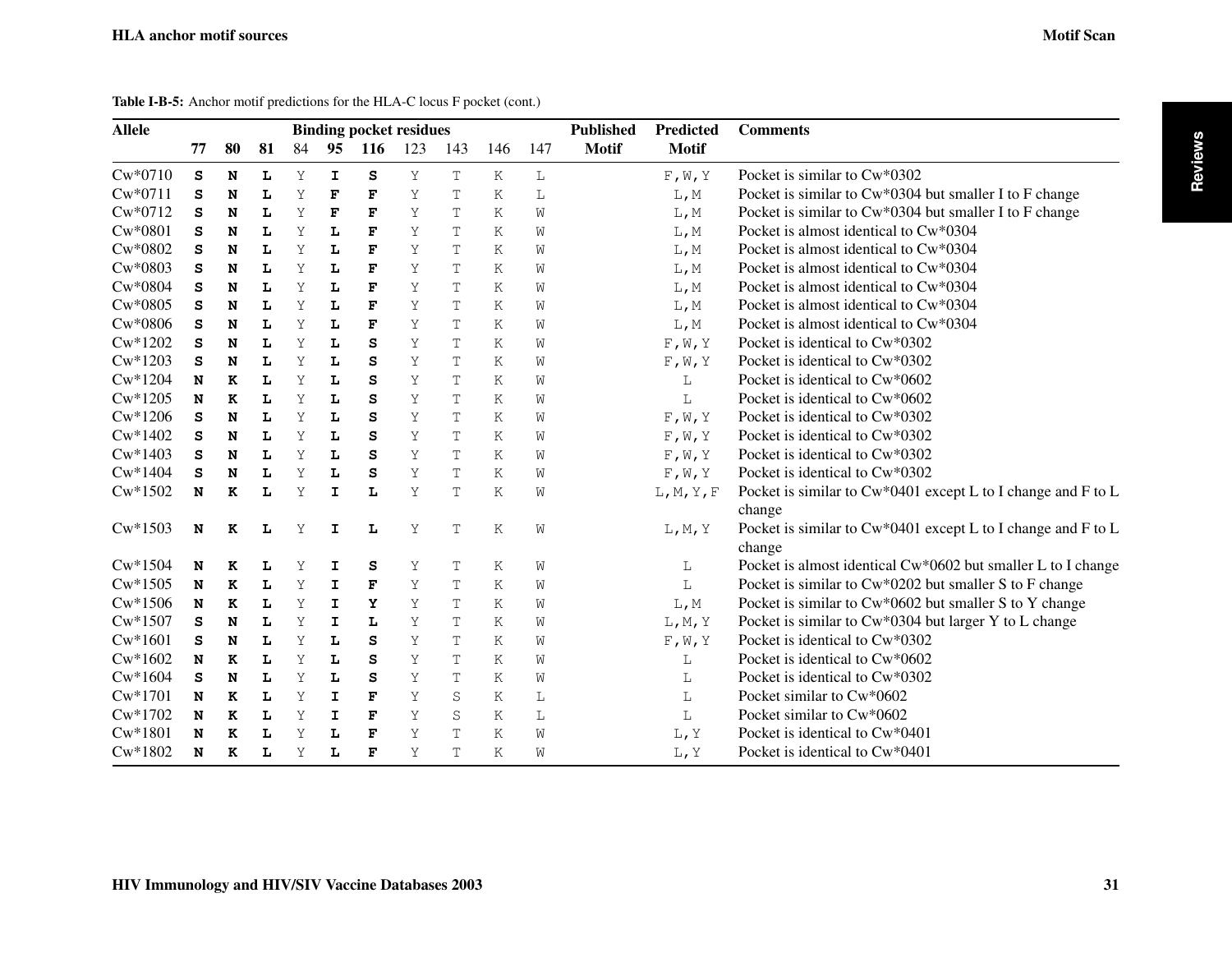<span id="page-7-0"></span>Table I-B-6: Anchor motif predictions for the HLA-C locus. The motifs for Cw\*0102, Cw\*0304, Cw\*0401, Cw\*0602 and Cw\*0702 are previously published and are shown in bold.

| Allele    | Anchor motif                                             |
|-----------|----------------------------------------------------------|
| $Cw*0102$ | $X[\mathbf{AL}]$ XXXXXX $[\mathbf{L}]$                   |
| $Cw*0103$ | x [AL] xxxxxx [L]                                        |
| $Cw*0202$ | x [A] xxxxxx [L]                                         |
| $Cw*0203$ | x [A] xxxxxx [L]                                         |
| $Cw*0302$ | x [A] xxxxxx [FWY]                                       |
| $Cw*0303$ | x [A] xxxxxx [LM]                                        |
| $Cw*0304$ | $X[\mathbf{A}]$ xxxxxx $[\mathbf{LM}]$                   |
| $Cw*0305$ | x [A] xxxxxx [LM]                                        |
| $Cw*0306$ | x [A] xxxxxx [LM]                                        |
| $Cw*0307$ | x [A] xxxxxx [LF]                                        |
| $Cw*0308$ | x [A] xxxxxx [LM]                                        |
| $Cw*0309$ | x [A] xxxxxx [LM]                                        |
| $Cw*0401$ | $X[$ $\mathbf{Y}\mathbf{P}$ $]$ xxxxxx $[$ <b>LF</b> $]$ |
| $Cw*0402$ | x [YP] xxxxxx [LF]                                       |
| $Cw*0403$ | x [P] xxxxxx [LF]                                        |
| $Cw*0404$ | x [YP] xxxxxx [LF]                                       |
| $Cw*0405$ | x [YP] xxxxxx [LF]                                       |
| Cw*0406   | x [P] xxxxxx [LF]                                        |
| $Cw*0501$ | x [A] xxxxxx [LF]                                        |
| $Cw*0502$ | x [A] xxxxxx [LF]                                        |

| Allele               | Anchor motif                                                                                                                                     |
|----------------------|--------------------------------------------------------------------------------------------------------------------------------------------------|
| $\mathrm{Cw*0602^1}$ | $\boldsymbol{\mathrm{x}}$ [RQ] $\boldsymbol{\mathrm{x}}$ x $\boldsymbol{\mathrm{x}}$ x $\boldsymbol{\mathrm{x}}$ x $\boldsymbol{\mathrm{x}}$ [L] |
| Cw*0603              | x [ALP ] xxxxxx [L]                                                                                                                              |
| Cw*0604              | x [ RQ ] xxxxxx [ L ]                                                                                                                            |
| Cw*0701              | x [RHK] xxxxxx [Y]                                                                                                                               |
| $Cw*0702$            | $X$ $Y$ P $X$ xxxxx $X$ $Y$ $Y$                                                                                                                  |
| Cw*0703              | x [YP]xxxxxx [YL]                                                                                                                                |
| Cw*0704              | x [RQ] xxxxxx [LM]                                                                                                                               |
| Cw*0705              | x [RQ] xxxxxx [Y]                                                                                                                                |
| Cw*0706              | x [RHK] xxxxxx [Y]                                                                                                                               |
| Cw*0707              | x [RHK] xxxxxx [YL]                                                                                                                              |
| Cw*0708              | x [RQ] xxxxxx [YL]                                                                                                                               |
| Cw*0709              | x [RHK] xxxxxx [YL]                                                                                                                              |
| Cw*0710              | x [YP] xxxxxx [FWY]                                                                                                                              |
| Cw*0711              | x [ R ] xxxxxx [ LM ]                                                                                                                            |
| Cw*0712              | x [R] xxxxxx [LM]                                                                                                                                |
| Cw*0801              | x [A] xxxxxx [LM]                                                                                                                                |
| Cw*0802              | x [A] xxxxxx [LM]                                                                                                                                |
| Cw*0803              | x [A] xxxxxx [LM]                                                                                                                                |
| Cw*0804              | x [A] xxxxxx [LM]                                                                                                                                |
| Cw*0805              | x [A] xxxxxx [LM]                                                                                                                                |
| Cw*0806              | x [A] xxxxxx [LM]                                                                                                                                |

| Allele    | Anchor motif          |
|-----------|-----------------------|
| $Cw*1202$ | x [A] xxxxxx [FWY]    |
| $Cw*1203$ | x [A] xxxxxx [FWY]    |
| $Cw*1204$ | x [A] xxxxxx [L]      |
| $Cw*1205$ | x [A] xxxxxx [L]      |
| $Cw*1206$ | x [A] xxxxxx [FWY]    |
| $Cw*1402$ | x [YP] xxxxxx [FWY]   |
| $Cw*1403$ | x [YP ] xxxxxx [FWY ] |
| $Cw*1404$ | x [YP] xxxxxx [FWY]   |
| $Cw*1502$ | x [A] xxxxxx [LMYF]   |
| $Cw*1503$ | x [A] xxxxxx [LMYF]   |
| $Cw*1504$ | x [A] xxxxxx [L]      |
| $Cw*1505$ | x [A] xxxxxx [L]      |
| $Cw*1506$ | x [A] xxxxxx [LM]     |
| $Cw*1507$ | x [A] xxxxxx [LMY]    |
| $Cw*1601$ | x [A] xxxxxx [FWY]    |
| $Cw*1602$ | x [A] xxxxxx [L]      |
| $Cw*1604$ | x [A] xxxxxx [L]      |
| $Cw*1701$ | x [A] xxxxxx [L]      |
| $Cw*1702$ | x [A] xxxxxx [L]      |
| $Cw*1801$ | x [RQ] xxxxxx [LY]    |
| $Cw*1802$ | x [RQ] xxxxxx [LY]    |

 $^1\mathrm{The}$  published motif for Cw\*0602 is <code>xxxxxxx</code>  $\hbox{[L]}$  .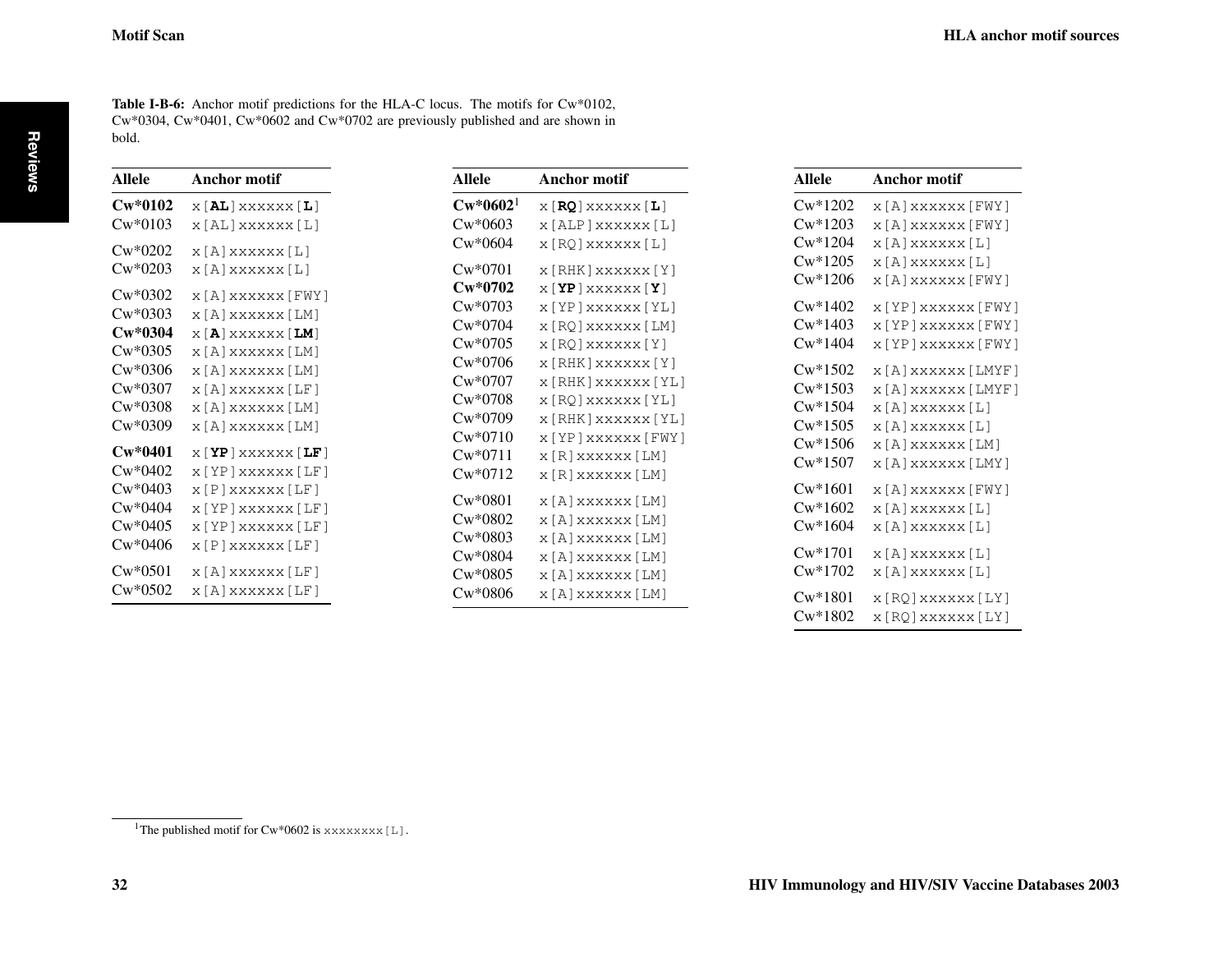## <span id="page-8-0"></span>I-B-3 Using Motif Scan

#### Data dictionaries

The HLA genotype/serotype classification used in the tool was based on the *The HLA Facts Book* [\[Marsh2000\]](#page-11-3) and checked against more recent sources [\[Marsh2002,](#page-11-6) [Schreuder2001\]](#page-11-7). Motif Scan can also be used as a quick web-based reference to look up associated HLA genotype/serotype nomenclature. Also, we added class I supertype classification and binding supermotifs from work of Sette and Sidney [\[Sette1999\]](#page-11-8).

#### Search fields

The main web page of Motif Scan contains links to the downloadable lists of HLA genotypes, serotypes and supertypes, choice for motif length, window for the custom motif and motif sources. Here are detailed explanations for these search fields

- HLAs The user can select multiple HLA class I or class II alleles to search the database for known or predicted motifs. (To find motifs for more than one allele, use the mouse to click on the first choice, and then hold down the control key while clicking on additional alleles for the search). HLA alleles may be specified by genotype, serotype or supertype.
	- Genotype HLA genotypes are in general specified by four digit number, for example A\*0201.
	- Serotype If a user selects a serotype as a search field, anchor residues that have been defined for all related genotypes will be returned. For example, A2 will return motifs for the set of A2 related genotypes, including: A\*0201, A\*0202, etc. If a user knew only the serotype of the individual, it might be useful to have the anchor residues for all related genotypes displayed; if the specific HLA genotype was defined, then the specific anchor residues would be of greater interest. Because of the way HLA nomenclature has evolved, occasionally a two-digit HLA specification will be related to a genotype in a nonintuitive manner. For example, the genotype B\*1513 might be specified by the serotype B15 or B77, where B15 is inclusive of many B<sup>\*</sup>15 genotypes, and B77 is specifically B<sup>\*</sup>1511. The serotypegenotype dictionary link on the main page provides a quick reminder of the naming conventions and relationships.
	- Supertype Supermotifs will be provided for a given supertype, as defined by Sette and Sidney [\[Sette1999\]](#page-11-8).
- **Reviews**
- Motif Source Multiple sources (see above) may be selected to search for the variants of the suggested binding motif.
- Motif Syntax The anchor residues are shown in the square brackets. The preferred but not dominant amino acids in the anchor positions are shown in parentheses. For example, motif for A\*2602 taken from SYFPEI-THY library is  $x-[VTLF]-x-x-x-x-x-[YF(ML)]$ . This means that second and C-terminal positions are anchor positions. The dominant amino acids at the second position are  $V$ ,  $T$ ,  $L$ ,  $L$ , and  $F$ . At the C-terminal anchor position the dominant amino acids are  $Y$  and  $F$ , while M and L are also found, but not as commonly, among A\*2602 epitopes. Note that as a default, Motif Scan will search on all possible anchor position amino acids, both dominant and preferred. It is possible to restrict a search to the dominant amino acids only, by composing a custom motif excluding the amino acids in parentheses (see below).
- Supermotif Syntax For the supermotifs, residues within brackets are residues predicted to be tolerated and sometimes cross-presented by multiple Class I molecules within the putative supertype.
- Motif Length Motifs are stored in the database with a length of 9 amino acids and the motifs for other lengths (8, 10 or 11 amino acids) are computed on-the-fly by adding or removing amino acids in front of the C terminus. Lengths are adjusted only for motifs from HLA class I genotypes, serotypes and supertypes. Anchor motifs for class II HLAs and custom motifs are not adjusted in length, and often for class II epitopes the last anchor residue of the motif will be embedded within the epitope, and not be the C-terminal amino acid.
- Custom Motif A helpful feature of Motif Scan is the ability for users to define custom motifs. The syntax for the custom motif is the same as for the database motifs. Positions where several amino acids may be possible include all amino acids listed within square brackets [], and an x denotes arbitrary residues that specify the spacing in a motif. One can optionally use a dash (-) to separate the residues. For example,  $x[LM]xxx[K]xx[V]$  or  $x-[LM]-x-x-[K]-x-x-[V]$  are equivalent. With regard to defining epitopes, this feature, for example, allows the user to restrict a search to dominant anchor residues, or to add in auxiliary residues that are available in the listings of [Marsh2000](#page-11-3) and [Rammensee1997.](#page-11-4) Auxiliary residues in epitopes do not bind directly in the pockets of HLA proteins that hold the anchor residues, but still influence the ability of a peptide to bind; auxiliary residues are not included in the Motif Scan database. The custom motif feature is useful also for the purposes other than scanning sequences for the HLA binding motifs. One can scan query sequences for any pattern of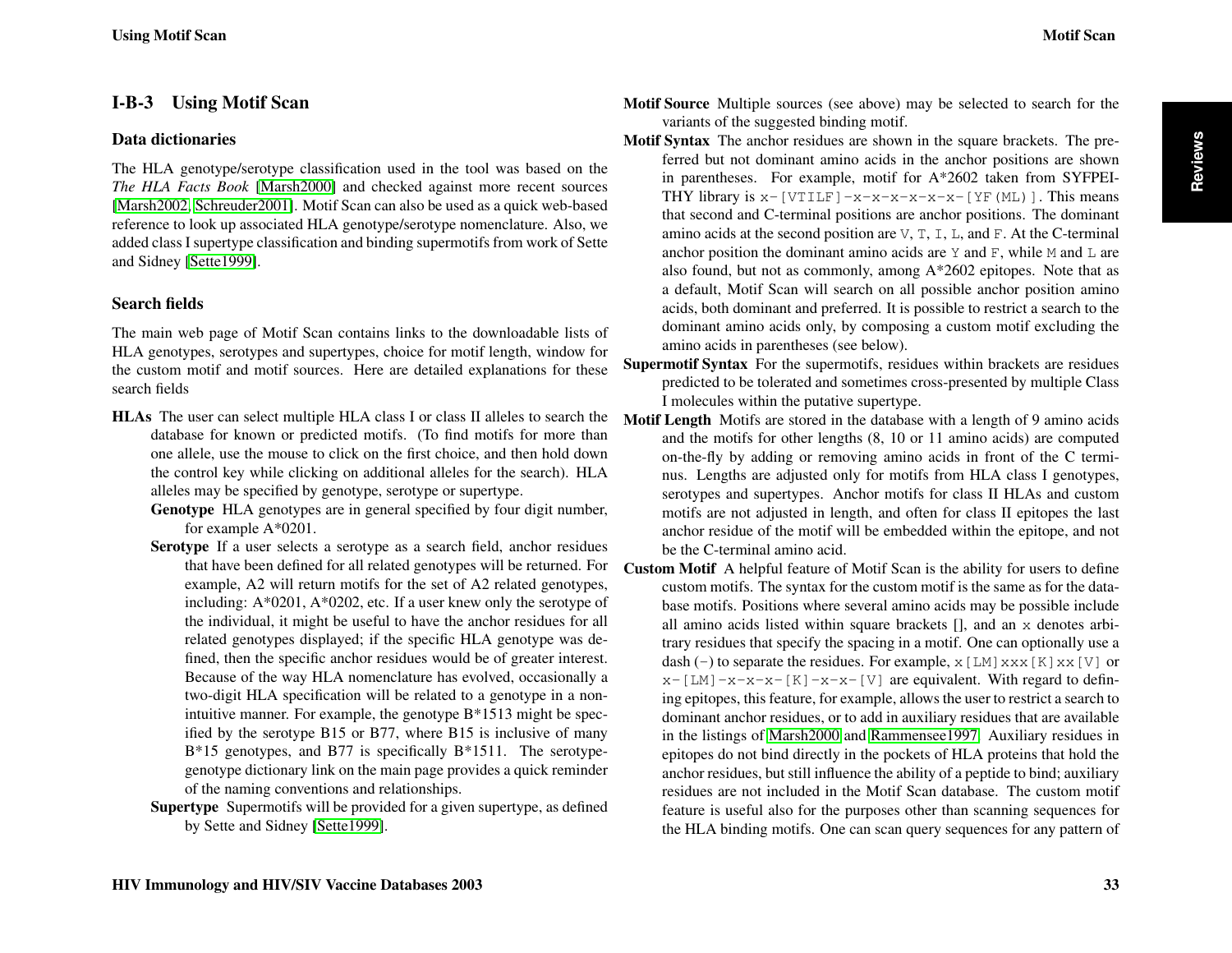<span id="page-9-0"></span>interest, for example, studying motifs with characteristic functions found in functional domains.

#### Sequences and sequence alignments

To scan for a binding motif, a user can select from our predefined HIV protein sequences or upload or copy and paste their own sequences.

- Predefined Sequences The predefined sequences include either all proteins from the HIV-1 HXB2 reference strain, or alignments of consensus and ancestral protein sequences for M group (subtypes A-D, F-H, J, K and circulating recombinant forms CRF01, CRF02) and O Group of HIV-1, from Los Alamos HIV Sequence Database, 2002 [\[Kuiken2003\]](#page-11-0). The alignments can give a rapid assessment of how well the search motif is preserved among the diverse forms in the epidemic. This will be updated periodically, as consensus and ancestral sequences are updated.
- User's Own Sequences The user can upload or cut and paste either an individual protein sequence, or a set of individual sequences, or an alignment of sequences. User sequences should be input as simple text files in FASTA or TABLE format. Examples of sequence formatting can be obtained by clicking on the links provided on the web page. Individual sequences are stripped of gaps before processing. Gaps inserted to maintain the alignment are specified with a dash  $(-)$ . If the sequences are aligned and the user wants to preserve the alignment, the user should check "Yes" in the box "Are the input sequences aligned"? In this case the gaps will be maintained and the alignment will be preserved, but they will not be counted as characters in terms of motif spacing.

#### **Output**

The results of the program are presented in several stages. First, the motifs corresponding to the input HLA types are presented. Then, the user chooses which motifs or set of motifs to scan with, chooses motif length (between 8-11 amino acids, one can select all possible lengths to be comprehensive), uploads query sequences or chooses predefined sequences, and initiates the scanning of these sequences for the respective motifs.

The final output is organized by search pattern, and all motifs with identical search patterns are grouped together. The matching motifs are presented on the input sequences in two colors: C-terminal anchor amino acids are shown in magenta and anchor amino acids in the other positions are shown in cyan. If a given amino acid is matched by more than one motif, then it is highlighted

as a C-terminal anchor amino acid if any of the motifs are matched at the Cterminal anchor. All motif amino acids are shown in uppercase and non-anchors are lowercase. Following the sequences is a list of potential epitopes showing their positions in the input sequences.

The output can be viewed and downloaded in a format convenient for further coding and analysis: sequences can be downloaded in the FASTA format where the anchor amino acids are presented in uppercase and all the remaining ones in lowercase, but the colors are omitted. Alternatively, the color-highlighted motifs can be retained and copied and pasted from the web page directly into a word processor file. The list of potential epitopes and their positions in the protein can be downloaded in CSV (comma-separated value) format, which can be read into a spreadsheet.

#### Example

The motif search on all motif libraries for HLA A\*0214 reveals the following table of motifs:

| Genotype | Serotype | <b>Motif</b>                   | Source           | Scan? |
|----------|----------|--------------------------------|------------------|-------|
| $A*0214$ | A2       | x-[QV]-x-x-x-[K]-x-x-[VL]      | Luscher2001      | ☑     |
| $A*0214$ | A2       | x-[VQ(L)]-x-x-x-x-x-x-[L]      | Marsh2000        | ø     |
| $A*0214$ | A2       | x-[VQL(A)]-x-x-x-x-x-x-[L(VM)] | <b>SYFPEITHI</b> | Ø     |

(x can be any amino acid). Here the three sources listed give slightly different information. In Luscher 2001, either  $Q$  or  $V$  is favored in the second position,  $K$  in the sixth position, and either  $\nabla$  or  $\mathbb{L}$  is favored in the C-terminal position. In the Marsh2000 and SYFPEITHI sources, only the second and C-terminal positions are listed as anchor positions. In Marsh2000, the second position favors either V or Q, or less frequently L, and the C-terminal position favors L. In SYFPEI-THI, the second position favors either  $\nabla$  or  $\mathcal Q$  or  $\mathcal L$ , or less frequently A, and the C-terminal position favors  $L$ , or less frequently  $V$  or  $M$ . We do not address this different sources motif discrepancy in Motif Scan, rather, we display all existing views and let the user decide which one (or more) to use for scanning the protein sequences. Additionally, the user can compose a custom motif that would combine or summarize the information we present.

Once the motif is chosen, the user can either use our predefined consensus and ancestral sequence alignments, or copy-paste or upload their own sequences. For example, we scanned the following two aligned test sequences to search for the Marsh2000 A\*0214 motif  $x-[VQ(L)]-x-x-x-x-x-[L]$ :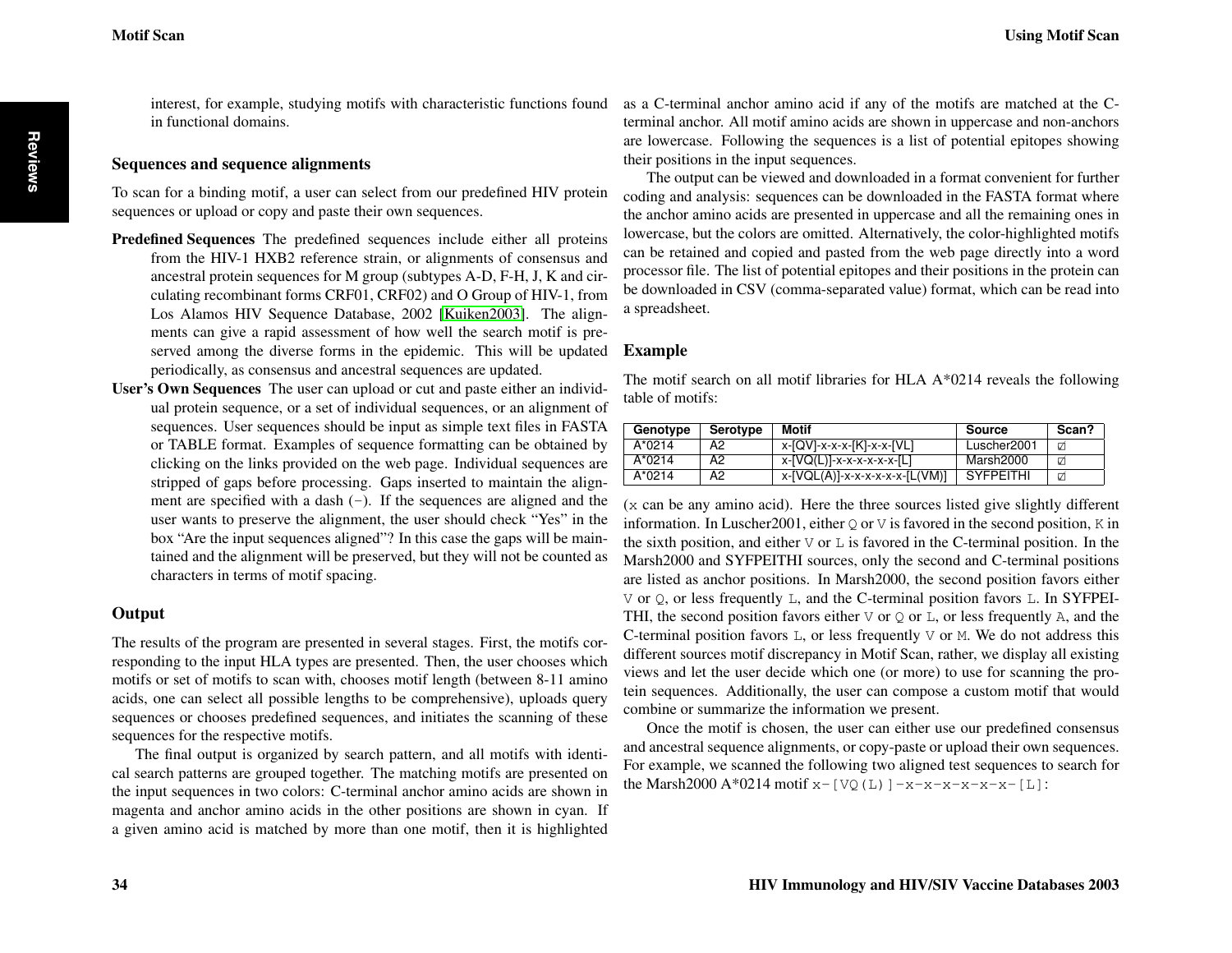#### <span id="page-10-4"></span>>Test.1 KTIIFKVSSQGDPLIVLHSQN--LEFLYCNLTKLFNSTW >Test.2 KTI--KKSSQGDPEIVLHSQNCGGEFLHCNSTQFFNSTW

The resulting output contains query sequences in lowercase letters, where the anchor residues are uppercase and colored: C-terminal anchor is magenta and the other anchor is  $cyan<sup>2</sup>$ , and the list of potential epitopes based on these anchor motifs:

| Test.1 |                                            | ktiifkVssQ gdplivLhsq n--LefLycn LtkLfnstw |  |
|--------|--------------------------------------------|--------------------------------------------|--|
| Test.2 | kti--kkssQ gdpeivDhsQ ncggefDhcn stqffnstw |                                            |  |

| <b>Protein</b> | Seq. Pos. | Aln. Pos. | <b>Sequence</b> | <b>Anchors</b>              |
|----------------|-----------|-----------|-----------------|-----------------------------|
| Test.1         | $6 - 14$  | $6 - 14$  | KVSSQGDPL       | $V \ldots L$                |
| Test.1         | $9 - 17$  | $9 - 17$  | SQGDPLIVL       | $. \circ . \ldots .$ $\Box$ |
| Test.1         | $21 - 29$ | $21 - 31$ | NLEFLYCNL       | L. L. L                     |
| Test.1         | 24-32     | 26-34     | FLYCNLTKL       | .L. L                       |
| Test.2         | $7 - 15$  | $9 - 17$  | SQGDPEIVL       | $. \circ . \ldots . \perp$  |
| Test.2         | $17 - 25$ | 19-27     | SQNCGGEFL       | . 0. L                      |

## I-B-4 Summary and future directions

We envision several applications for Motif Scan. It is particularly useful for the situations when a CTL response is partially characterized from an individual with a known HLA type, and already localized to a protein or protein region. The presence of HLA appropriate anchor residues could help focus the search for potential epitopes in known reactive protein regions. These anchor residues have to be considered with caution however, as anchor residues are frequently present in regions with no reactive epitopes, and there are many true epitopes that do not contain the anchor residue motifs. This simple tool is useful, however, as an initial indication for potential epitopes. Many external tools for HLA binding predictions are also available. These include methods based on "extended" motifs including secondary anchors and disfavored residues and statistical matrices representing the weight of every amino acid in every position [\[De Groot1997,](#page-11-9) [Parker1995,](#page-11-10) [Rammensee1997\]](#page-11-4) and relatively new methods based on artificial neural networks (ANNs) [\[Buus2003,](#page-10-3) [Milik1998,](#page-11-11) [Schönbach2002\]](#page-11-12), which, in

contrast to motif based methods, are well suited to recognize complex nonlinear sequence-dependent correlated effects.

We are working on adding several more features to Motif Scan in the near future. One useful feature would be to identify all possible HLA motifs listed in our database for a peptide. Currently it is possible to do so by scanning the protein sequence for all HLA motifs. However the current output then contains results for both positive matches (those HLAs that have anchor residues in the query peptide) and negative ones (those HLAs that do not), and is a little cumbersome to navigate. We plan in the future to have a special field for this kind of search and have output showing only positive matches in a convenient form.

Motif Scan is useful not only for HIV sequences, but for any protein or DNA sequence; the only feature of the tool that is specifically tailored for HIV is the ready availability of predefined HIV sequences. We are in the process of adapting this tool for the hepatitis C database website  $(\text{http://hcv.lanl.qov/}),$ where we will link Motif Scan with the hepatitis C consensus sequences as the predefined sequences.

# I-B-5 References

- <span id="page-10-2"></span>[Altfeld2001] M. A. Altfeld, B. Livingston, N. Reshamwala, P. T. Nguyen, M. M. Addo, A. Shea, M. Newman, J. Fikes, J. Sidney, P. Wentworth, R. Chesnut, R. L. Eldridge, E. S. Rosenberg, G. K. Robbins, C. Brander, P. E. Sax, S. Boswell, T. Flynn, S. Buchbinder, P. J. Goulder, B. D. Walker, A. Sette, & S. A. Kalams. Identification of novel HLA-A2-restricted human immunodeficiency virus type 1-specific cytotoxic T-lymphocyte epitopes predicted by the HLA-A2 supertype peptide-binding motif. *J Virol* 75(3):1301–1311, 2001. On p. [25](#page-0-1)
- <span id="page-10-3"></span>[Buus2003] S. Buus, S. L. Lauemøller, P. Worning, C. Kesmir, T. Frimurer, S. Corbet, A. Fomsgaard, J. Hilden, A. Holm, & S. Brunak. Sensitive quantitative predictions of peptide-MHC binding by a 'query by committee' artificial neural network approach. *Tissue Antigens* 62(5):378–384, 2003. On p. [35](#page-10-4)
- <span id="page-10-0"></span>[Calef2001] C. Calef, R. Thakallapally, D. Lang, C. Brander, P. Goulder, O. Yang, & B. Korber. PeptGen: Designing peptides for immunological studies and application to HIV consensus sequences. In B. Korber, C. Brander, B. Haynes, R. Koup, C. Kuiken, J. P. Moore, B. D. Walker, & D. I. Watkins, eds., *HIV Molecular Immunology 2000*, pp. I-63–I-100. Los Alamos National Laboratory, Theoretical Biology & Biophysics, Los Alamos, New Mexico, 2001. LA-UR 01-2430. On p. [25](#page-0-1)
- <span id="page-10-1"></span>[Calef2002] C. Calef, R. Thakallapally, R. Kaslow, M. Mulligan, & B. Korber. ELF: An analysis tool for HIV-1 peptides and HLA types. In B. Korber, C. Brander, B. Haynes, R. Koup, C. Kuiken, J. P. Moore, B. D. Walker, & D. I. Watkins, eds., *HIV Molecular Immunology 2001*, pp. I-21–I-25. Los Alamos National Laboratory, Theoretical Biology & Biophysics, Los Alamos, New Mexico, 2002. LA-UR 02-4663. On p. [25](#page-0-1)

<sup>&</sup>lt;sup>2</sup>For better visibility in print, the example shows the C-terminal anchors in a black box ( $\mathbf{\overline{X}}$ ) and shows the other anchors in a gray box (**X**).